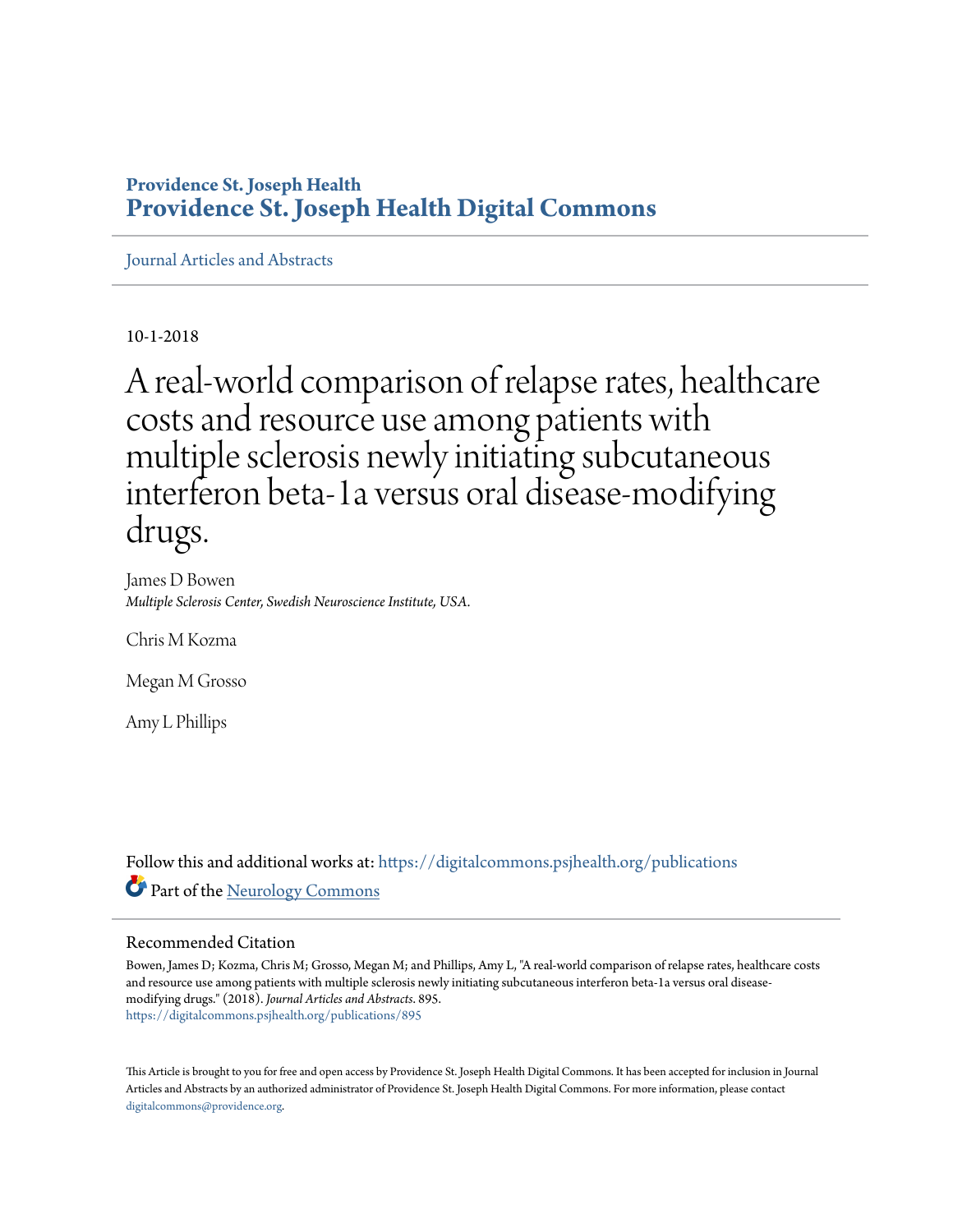

Original Research Paper

# A real-world comparison of relapse rates, healthcare costs and resource use among patients with multiple sclerosis newly initiating subcutaneous interferon beta-1a versus oral disease-modifying drugs

Multiple Sclerosis Journal— Experimental, Translational and Clinical

October–December 2018, 1–10

[DOI: 10.1177/](http://dx.doi.org/10.1177/2055217318819031) [2055217318819031](http://dx.doi.org/10.1177/2055217318819031)

 $\odot$  The Author(s), 2018. Article reuse guidelines: [sagepub.com/journals](http://uk.sagepub.com/en-gb/journals-permissions)[permissions](http://uk.sagepub.com/en-gb/journals-permissions)

### James D Bowen D, Chris M Kozma, Megan M Grosso and Amy L Phillips

#### **Abstract**

Background: Administrative-claims data enable comparative effectiveness assessment using large numbers of patients treated in real-world settings.

Objective: To evaluate real-world relapses, healthcare costs and resource use in patients with MS newly initiating subcutaneous interferon beta-1a (sc IFN $\beta$ -1a) v. oral disease-modifying drugs (DMDs: dimethyl fumarate, fingolimod, teriflunomide).

Methods: Patients from an administrative claims database (1 Jan 2012–31 Dec 2015) were selected if they: were  $18-63$  years old; had an MS diagnosis; had newly initiated sc IFN $\beta$ -1a, dimethyl fumarate, fingolimod, or teriflunomide (first claim  $=$  index); had no evidence of DMD 12-months pre-index; and had 12-month eligibility pre- and post-index. Relapse was defined as an MS-related inpatient stay, emergency room visit, or outpatient visit with a corticosteroid prescription  $\pm 7$  days. Outcomes were evaluated using logistic regression and generalized linear models.

Results: A total of 4475 patients met inclusion criteria: 21.9% sc IFNb-1a, 51.0% dimethyl fumarate, 19.7% fingolimod, 7.4% teriflunomide. Teriflunomide patients had 1.357 (95% CI 1.000, 1.831;  $p = 0.0477$ ) greater odds of 1-year relapse than sc IFN $\beta$ -1a patients. Estimated mean all-cause 1-year costs were higher after fingolimod (US\$72,376) v. sc IFN $\beta$ -1a initiation (US\$65,408;  $p < 0.0001$ ). Non-DMD costs were not significantly different.

**Conclusion:** Patients initiating sc IFN $\beta$ -1a had better relapse outcomes v. teriflunomide, and lower all-cause costs v. fingolimod.

Keywords: Multiple sclerosis, disease-modifying drugs, retrospective database, relapse, cost, resource use

Date received: 24 August 2018; Revised received 30 October 2018; accepted: 11 November 2018

#### Introduction

The efficacy of self-injectable and oral diseasemodifying drugs (DMDs) in multiple sclerosis (MS) has been demonstrated in clinical trials; however, limited real-world evidence (RWE) for the comparative effectiveness of self-injectable and oral DMDs currently exists. Seven published RWE

studies comparing subcutaneous interferon beta-1a (sc IFN $\beta$ -1a) v. oral DMDs did not evaluate sc  $IFN\beta-1a$  individually, but rather combined it with other IFNs and/or with glatiramer acetate. $1-7$  Six of the seven studies compared relapse outcomes, $1-6$  two compared disability progression, $4,5$  one compared healthcare resource use and  $costs$ , and one

#### Correspondence to: James D Bowen,

Medical Director, Multiple Sclerosis Center, Swedish Neuroscience Institute, 1600 E. Jefferson Street, Suite A, Seattle, WA 98122-5643, USA.

[James.Bowen@swedish.org](mailto:James.Bowen@swedish.org)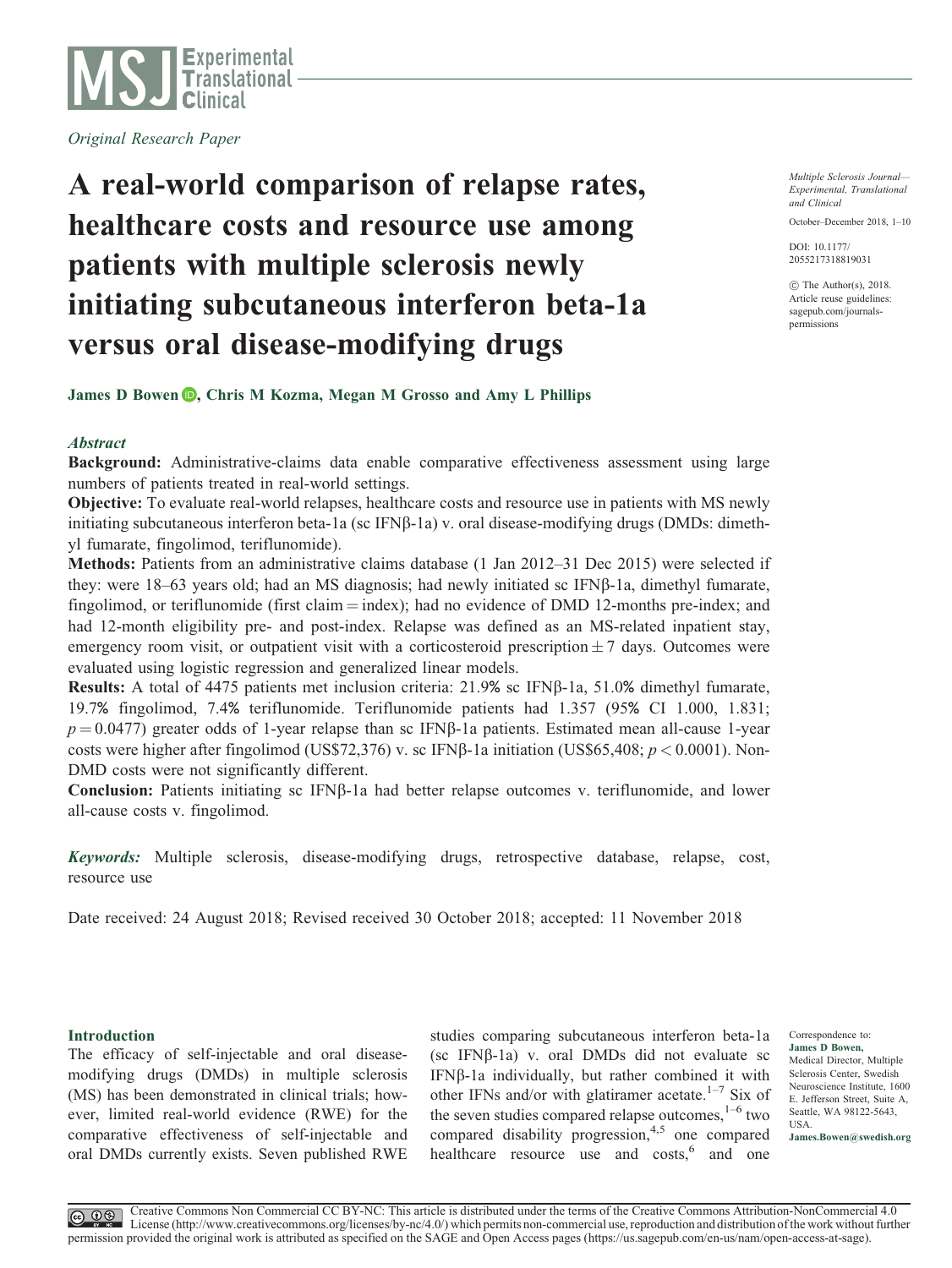James D Bowen, Multiple Sclerosis Center, Swedish Neuroscience Institute, USA

Chris M Kozma, CK Consulting Associates, USA

Megan M Grosso, Department of Medical Affairs, EMD Serono, Inc., USA

Amy L Phillips, Health Economics & Outcomes Research, EMD Serono, Inc., USA

compared adherence and persistence<sup>7</sup> in patients treated with interferons/glatiramer acetate v. patients treated with oral DMDs.<sup>2–7</sup> In general, study findings showed that fingolimod and dimethyl fumarate had favourable clinical outcomes compared with IFNs and/or glatiramer acetate. $1-7$  Only one published RWE study, a retrospective chart review, directly compared sc IFN $\beta$ -1a with an oral DMD, dimethyl fumarate.<sup>8</sup> Study findings showed that patients treated with sc IFN<sub>B</sub>-1a had comparable persistence and relapse outcomes, and better safety outcomes, compared with patients treated with dimethyl fumarate over 2 years.<sup>8</sup>

Administrative healthcare-claims databases provide an opportunity to assess comparative effectiveness of DMDs using large numbers of patients treated in real-world settings.<sup>9,10</sup> The objective of this study was to utilize real-world data to evaluate relapses, healthcare costs and resource use of patients with MS newly initiating sc IFN $\beta$ -1a v. oral DMDs (teriflunomide, fingolimod, and dimethyl fumarate).

#### Materials and methods

#### Data source

This retrospective database analysis used data from the IQVIA<sup>®</sup> Health Real-World Data Adjudicated Claims – US database from between January 1, 2012 and December 31, 2015. This anonymous, patient-centric database consists of fully adjudicated medical and pharmacy health plan claims data (costs and descriptive services) and enrollment information for persons with commercial insurance coverage. Data for more than 150 million unique enrollees has been obtained from health plans and selfinsured employer groups throughout the USA since 2006. Claims represent provider payments for services rendered to health plan individuals who are covered. The patient-level enrollment information is a record of demographic variables including eligibility status (year of birth, gender, US Census region, eligibility by month). The database enrollee population is generally representative of the  $\lt 65$  years of age, commercially insured population in the USA with respect to both age and gender. More than 30 million patients have three or more years of continuous enrollment (medical and pharmacy coverage), and the average length of enrollment is  $\geq$ 39 months. Each contributing plan's data undergoes rigorous data quality review by IQVIA. No institutional review board approval is necessary as the database is de-identified and compliant with the Health

Insurance Portability and Accountability Act of 1996.

#### Patient population

Inclusion criteria: selected patients aged 18–63 years with at least one medical claim with a diagnosis of MS (International Classification of Diseases, Ninth Revision, Clinical Modification (ICD-9-CM) code: 340) and at least one prescription for sc IFN $\beta$ -1a, teriflunomide, fingolimod, or dimethyl fumarate after MS diagnosis. The date of the first DMD prescription claim (i.e. dispensing dates) was defined as the index date. To examine patients new to therapy, any patient with a DMD during the 12 months prior to the index date was excluded. Continuous eligibility for 12 months before and after the index date was also required. A 1-year follow-up period was used in order to maximize capture of adequate numbers of dimethyl fumarate patients, as dimethyl fumarate was only approved by the US Food and Drug Administration (FDA) for use in early 2013.

#### DMD treatment outcomes and covariates

Primary outcomes were relapses and non-DMD healthcare costs. All-cause healthcare costs and resource utilization were secondary outcomes. Relapse was assessed 12 months following DMD initiation and was defined as presence of  $\geq$  1 MSrelated (MS in the first diagnosis field) inpatient stay,  $\geq$ 1 MS-related emergency room (ER) visit, or  $>1$  MS-related outpatient visit with a corticosteroid claim  $\pm 7$  days of that visit. All-cause healthcare costs and all-cause healthcare costs excluding DMD costs were assessed 12 months following DMD initiation. Post-index resource utilization (i.e. visits, laboratory tests and inpatient stays) was evaluated to better understand differences in healthcare costs.

Covariates were qualitatively selected to reflect potential differences in demographics, clinical status and costs. This administrative database only contained data for paid insurance claims. Given that there are no clinical data, an attempt was made to use the available data to develop a range of variables that might be expected to affect utilization or costs; these included variables that reflected patient characteristics, comorbid conditions, MS-related resource use in close proximity to the start of the medication (as a proxy for near-term severity) and 12-month pre-index all-cause healthcare cost (as an indicator of overall severity). Covariates included age, sex, census region, 12-month pre-index comorbidities (depression-related, thyroid and inflammatory/autoimmune, and Charlson Comorbidity Index  $(CCI)$  score<sup>11,12</sup>), 90-day pre-index resource use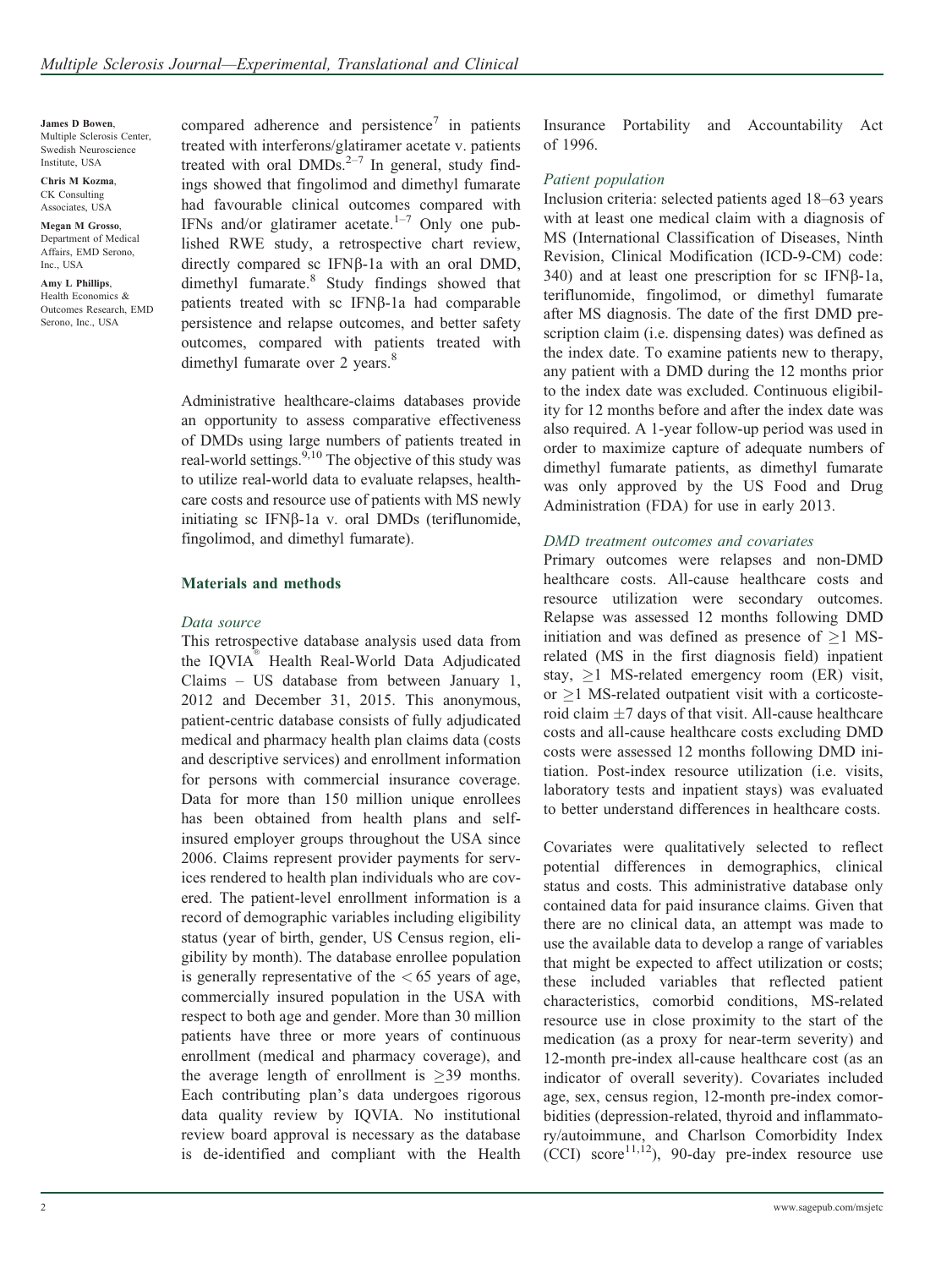(neurology visit or magnetic resonance imaging (MRI)), 90-day pre-index relapse and 12-month pre-index all-cause healthcare costs dichotomized as above or below the median. The 90-day preindex period for the clinical variables was used as a proxy for a patient's MS disease status near the time of therapy initiation. Pre-index all-cause healthcare costs in the year prior to DMD initiation were used as a proxy for overall health severity. Costs were dichotomized as above and below the median due to the expected skewed distribution. As the study period extended over multiple years, all healthcare costs were discounted to December 2015 using the medical care services component of the Consumer Price Index.<sup>13</sup>

#### Univariate analyses

Baseline demographic and clinical characteristics were compared between index DMD cohorts (i.e. sc IFN $\beta$ -1a, teriflunomide, fingolimod, or dimethyl fumarate) and included sex, age, census region, 12 month pre-index comorbidities and indicators for having a 90-day pre-index neurology visit, 90-day pre-index MRI, 90-day pre-index relapse, pre-index all-cause costs above the median for the sample and 12-month post-index relapse. Categorical and binary variables were summarized using frequencies and percentages. Continuous variables were summarized using means (with confidence intervals (CIs)), standard deviations and medians. Pairwise Chi-square tests were conducted using sc  $IFN\beta-1a$  as the reference group (i.e. all pairwise comparisons were with sc IFNB-1a; no other comparisons were evaluated). Continuous variables were assessed with t-tests using sc IFN $\beta$ -1a as the reference group. No correction was made for multiple testing among the univariate tests.

#### Multivariable analysis

Logistic regression was used to evaluate the likelihood of relapse (i.e. MS-related inpatient stay, MS-related ER visit, or MS-related outpatient visit with a corticosteroid prescription  $\pm 7$  days of that visit) with sc IFN<sub>B</sub>-1a compared with teriflunomide, fingolimod, or dimethyl fumarate as predictors of interest. Covariates included demographics, clinical status and cost variables measured at baseline as listed above. Generalized linear models with a gamma distribution and log link were used to assess post-index healthcare costs using the same model as the logistic regression model for relapse.

Models were evaluated for interactions with the DMD treatment variable. Odds ratios (ORs) and 95% CIs for the odds of having a relapse are

Institute Inc., Cary, NC, USA). **Results** Baseline and pre-index characteristics Inclusion criteria were met by 4475 patients (978

(21.9%) sc IFN $\beta$ -1a, 330 (7.4%) teriflunomide, 883 (19.7%) fingolimod, 2284 (51.0%) dimethyl fumarate; Figure 1). Patients initiating sc IFN $\beta$ -1a were statistically significantly younger, and there was a significantly greater proportion from the Midwest and a significantly lower proportion from the West compared with patients initiating oral DMDs (Table 1). A significantly greater proportion of patients initiating teriflunomide and dimethyl fumarate were from the Northeast compared with patients initiating sc IFN $\beta$ -1a. A significantly lower proportion of patients initiating dimethyl fumarate were from the South compared with sc IFNb-1a patients.

reported. Generalized linear models, using the same covariates, were also used for evaluation of secondary resource utilization variables including outpatient visits, neurology visits, liver function tests (LFTs), complete blood count tests, MS and all-cause inpatient stay and total inpatient days, and MS and all-cause ER visits. All analyses were performed using SAS for Windows version 9.4 (SAS

Patients initiating sc IFN $\beta$ -1a had a statistically significantly higher mean CCI score during the year prior to the index date compared with patients initiating fingolimod. A significantly smaller proportion of patients initiating sc IFN $\beta$ -1a had depressionrelated comorbidities compared with patients initiating fingolimod and dimethyl fumarate. A significantly smaller proportion of patients initiating sc IFN $\beta$ -1a had thyroid disease and inflammatory or autoimmune disease compared with patients initiating teriflunomide. A significantly greater proportion of patients initiating dimethyl fumarate had a 90-day pre-index neurology visit compared with patients initiating sc IFN $\beta$ -1a. A significantly greater proportion of patients initiating sc IFN $\beta$ -1a had a 90-day pre-index MRI compared with patients initiating teriflunomide, fingolimod and dimethyl fumarate. A greater proportion of patients initiating teriflunomide, fingolimod, and dimethyl fumarate had all-cause pre-index year healthcare costs at or above the median compared with patients initiating sc IFN $\beta$ -1a. A greater percentage of sc IFN $\beta$ -1a patients had a relapse in the 90-day pre-index period compared with patients initiating teriflunomide, fingolimod, or dimethyl fumarate. Among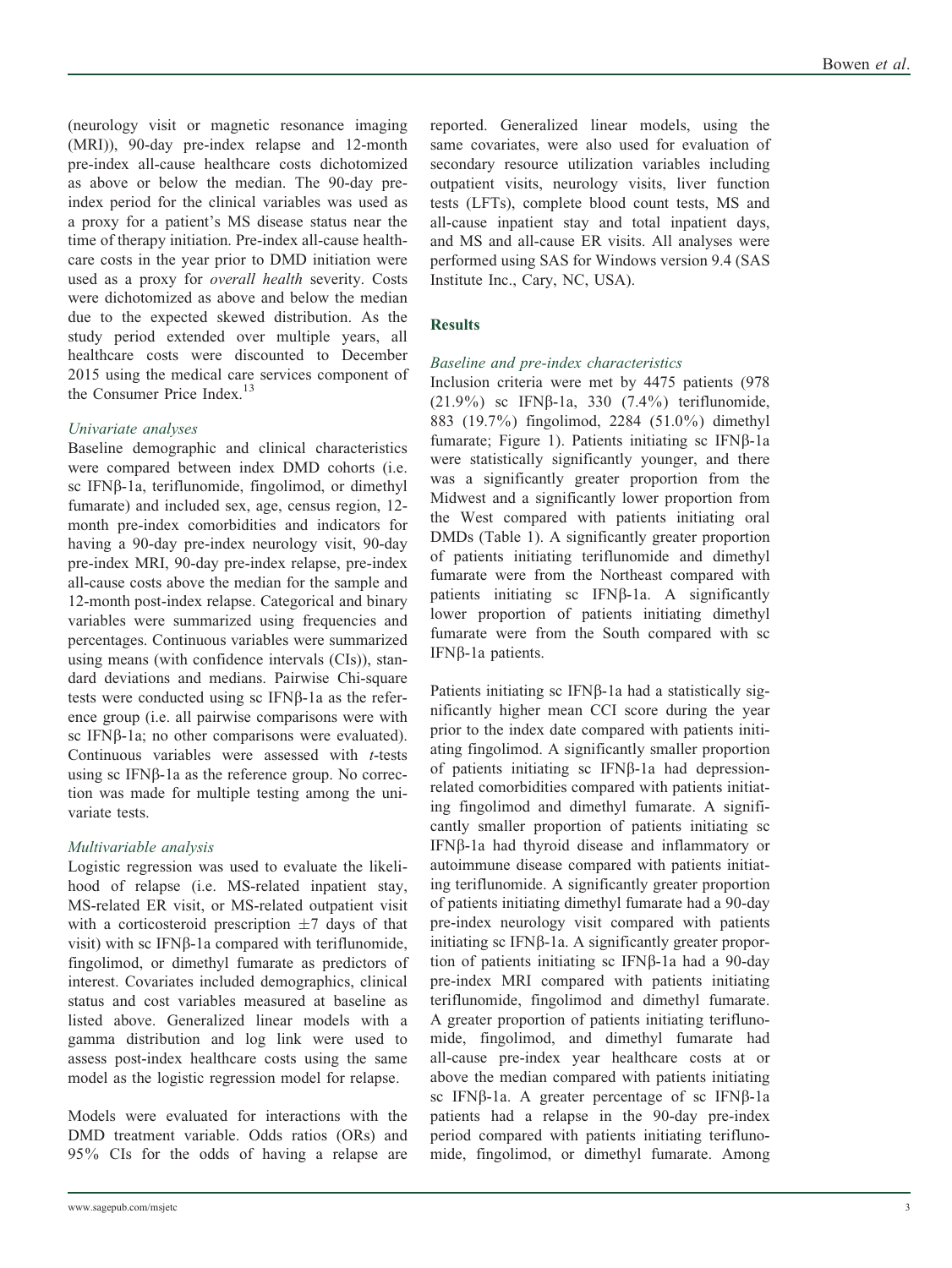



DMD: disease-modifying drug; ICD-9-CM: International Classification of Diseases, Ninth Revision, Clinical Modification; MS: multiple sclerosis; sc IFNß-1a: subcutaneous interferon beta-1a.

the components of relapse in the 90-day pre-index period, statistically significant differences were observed for presence of an MS-related inpatient stay or presence of an MS-related ER visit (Table 1).

#### DMD treatment outcomes: relapse

Unadjusted analysis. In the 1-year post-index period, there were no statistically significant differences (unadjusted) in the percentages of patients with a relapse or in the components of relapse (Table 2).

Multivariable analysis. A multivariable analysis was used to control for baseline differences among the treatment groups. The logistic regression showed an adequate fit based on the Hosmer–Lemeshow statistic ( $p = 0.2161$ ; values  $> 0.05$  are acceptable). The Hosmer–Lemeshow goodness of fit test is frequently used in risk prediction models to assess whether observed event rates match expected event rates in deciles of fitted risk values.<sup>14</sup> The C-statistic, a measure of predictive accuracy, was  $0.655$  (values  $> 0.6$ are acceptable), and the maximum R-squared for the model was 7.5%. These statistics support the predictive ability of the model.

After controlling for covariates in a logistic regression, initiation of teriflunomide was associated with a statistically significantly higher likelihood of relapse (OR 1.357;  $p = 0.0477$ ) relative to sc

IFN $\beta$ -1a (Table 3). There was no statistically significant difference for fingolimod or dimethyl fumarate relative to sc IFNb-1a. The only covariate associated with statistically significantly lower odds of 1-year post-index relapse was age. With each year of increased age, the odds of 1-year post-index relapse were 1.1% lower (OR 0.989; 95% CI 0.982, 0.996;  $p = 0.0028$ ). Statistically significant covariates associated with increased odds of relapse included: Midwest region (reference: West; OR 1.353, 95% CI 1.032, 1.789;  $p = 0.0310$ ), South region (reference: West; OR 1.324, 95% CI 1.010, 1.749;  $p = 0.0450$ , depression-related comorbidities (reference: depression not present; OR 1.226, 95% CI 1.048, 1.433;  $p = 0.0107$ ), neurology visit 90 days pre-index (reference: no visit; OR 1.064, 95% CI 1.020, 1.116;  $p = 0.0091$ ), relapse 90 days preindex (reference: no relapse; OR 2.146, 95% CI 1.823, 2.525;  $p < 0.0001$ ), and pre-index all-cause healthcare costs above the median (reference: costs below median; OR 1.673, 95% CI 1.436, 1.950;  $p < 0.0001$ ). A significant interaction was observed between census region in the East and the DMD variable ( $p = 0.0080$ ).

#### DMD treatment outcomes: healthcare costs and resource use

After adjustment for baseline characteristics, least squares mean estimated all-cause healthcare costs 1 year after fingolimod initiation (US\$72,376)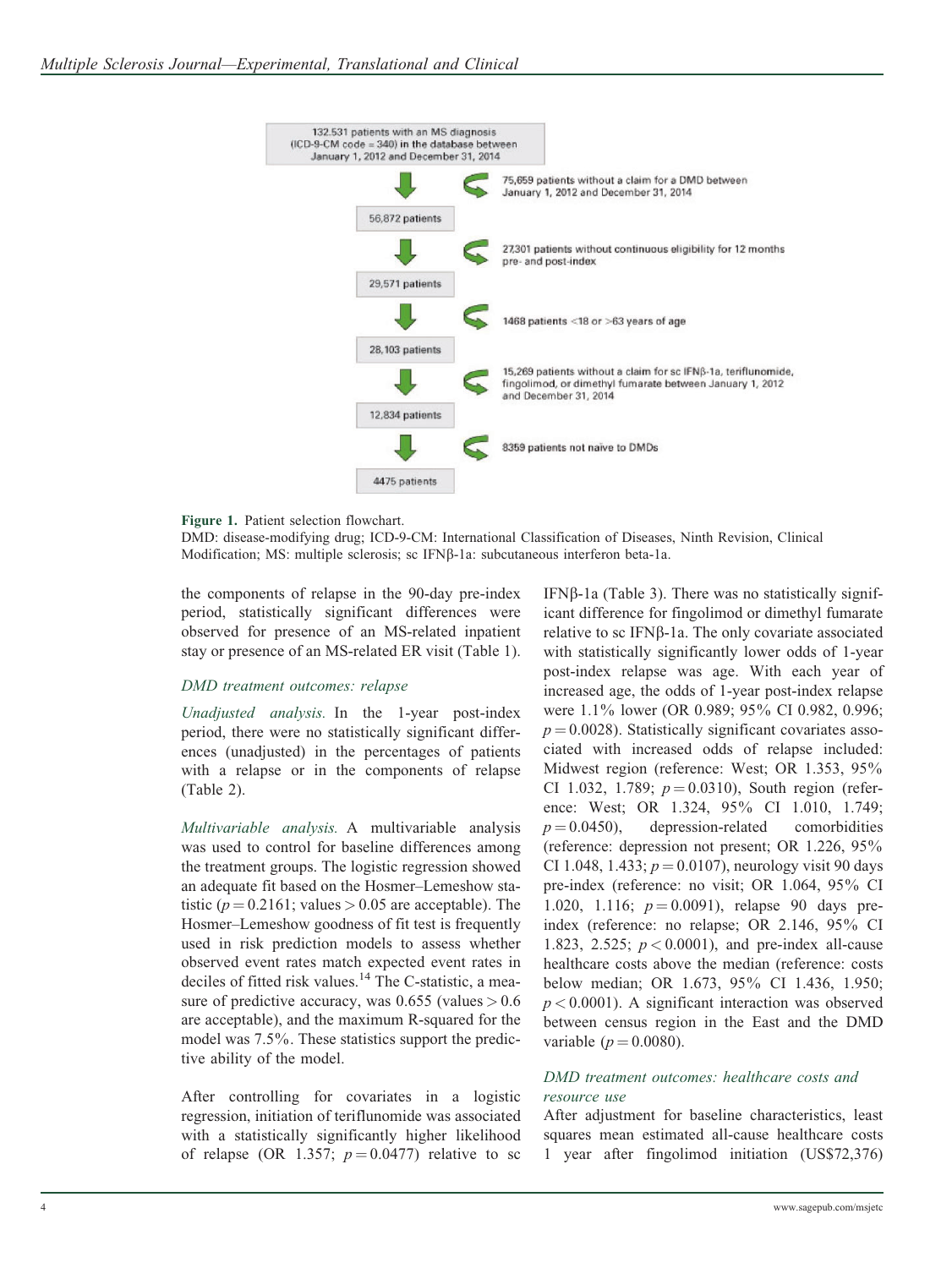|                                             | sc IFN $\beta$ -1a | Teriflunomide    | Fingolimod       | Dimethyl<br>fumarate |
|---------------------------------------------|--------------------|------------------|------------------|----------------------|
| Characteristic                              | $(n=978)$          | $(n=330)$        | $(n=883)$        | $(n=2284)$           |
| Age, years, mean (SD)                       | 42.7(10.4)         | 48.6 $(8.5)^{b}$ | 43.9 $(9.7)^{a}$ | 45.2 $(10.3)^{b}$    |
| Female, $n$ $(\%)$                          | 716 (73.2)         | 255(77.3)        | 668 (75.7)       | 1701 (74.5)          |
| Census region, $n$ $(\%)$                   |                    |                  |                  |                      |
| <b>Northeast</b>                            | 221(22.6)          | 106 $(32.1)^b$   | 227(25.7)        | 629 $(27.5)^b$       |
| Midwest                                     | 342 (35.0)         | 85 $(25.8)^b$    | 237 $(26.8)^b$   | 682 $(29.9)^{b}$     |
| South                                       | 325(33.2)          | 102(30.9)        | 322(36.5)        | 662 $(29.0)^a$       |
| West                                        | 66 (6.7)           | 34 $(10.3)^a$    | 86 $(9.7)^{a}$   | 274 $(12.0)^b$       |
| CCI score, mean (SD)                        | 0.60(1.22)         | 0.61(1.06)       | $0.46~(0.96)^b$  | 0.59(1.11)           |
| Select comorbidities, $n$ (%)               |                    |                  |                  |                      |
| Depression related                          | 240(24.5)          | 99(30.0)         | 268 $(30.4)^a$   | 715 $(31.3)^b$       |
| Thyroid                                     | 130(13.3)          | 71 $(21.5)^{b}$  | 118(13.4)        | 356 (15.6)           |
| Inflammatory/autoimmune                     | 33(3.4)            | 21 $(6.4)^a$     | 28(3.2)          | 88 (3.9)             |
| 90-day pre-index neurology visit, $n$ (%)   | 585 (59.8)         | 216(65.5)        | 525(59.5)        | 1499 $(65.6)^b$      |
| 90-day pre-index MRI, $n$ (%)               | 465 $(47.5)$       | 94 $(28.5)^b$    | 227 $(25.7)^{b}$ | 957 $(41.9)^b$       |
| All-cause pre-index year healthcare cost at | 385 (39.4)         | $156$ $(47.3)^a$ | 482 $(54.6)^b$   | 1215 $(53.2)^{b}$    |
| or above the median (US\$12,158), $n$ (%)   |                    |                  |                  |                      |
| 90-day pre-index relapse, $n$ (%)           |                    |                  |                  |                      |
| MS-related inpatient stay                   | 63 $(6.4)$         | 4 $(1.2)^{b}$    | 8 $(0.9)^b$      | 55 $(2.4)^b$         |
| MS-related ER visit                         | 23(2.4)            | 6(1.8)           | 10 $(1.1)^a$     | 37(1.6)              |
| MS-related outpatient visit with            | 223(22.8)          | 68 (20.6)        | 183(20.7)        | 484 (21.2)           |
| corticosteroid prescription $\pm 7$ days    |                    |                  |                  |                      |
| Any relapse, $n$ $(\%)$                     | 284 (29.0)         | 71 $(21.5)^{a}$  | 195 $(22.1)^b$   | 558 $(24.4)^a$       |

Table 1. Baseline demographic and clinical characteristics of patients with MS newly initiating sc IFNB-1a, teriflunomide, fingolimod, or dimethyl fumarate.

Bold values denote statistically significant differences.

CCI: Charlson Comorbidity Index; ER: emergency room; MRI: magnetic resonance imaging; MS: multiple sclerosis; sc IFNß-1a: subcutaneous interferon beta-1a; SD: standard deviation.

 ${}^{a}p$  < 0.05 using pairwise Chi-square test or independent sample t-test v. sc IFN $\beta$ -1a as the standard (no adjustment for multiplicity).

 $b_p$  < 0.005 using pairwise Chi-square test or independent sample t-test v. sc IFNB-1a as the standard (no adjustment for multiplicity).

Table 2. Unadjusted relapse rates 1 year after DMD initiation among treatment groups (MS-related inpatient stays, ER visits and outpatient relapses).

| Characteristic                                                                                        | sc IFN $\beta$ -1a<br>$(n=978)$ | Teriflunomide<br>$(n=330)$ | Fingolimod<br>$(n=883)$ | Dimethyl<br>fumarate<br>$(n=2284)$ |
|-------------------------------------------------------------------------------------------------------|---------------------------------|----------------------------|-------------------------|------------------------------------|
| 1-year post-index relapse, $n$ $(\%)$                                                                 |                                 |                            |                         |                                    |
| MS-related inpatient stay                                                                             | 21(2.1)                         | 6 (1.8)                    | 16(1.8)                 | 34(1.5)                            |
| MS-related ER visit                                                                                   | 24(2.5)                         | 13(3.9)                    | 16(1.8)                 | 37(1.6)                            |
| MS-related outpatient visit with                                                                      | 205(21.0)                       | 83 (25.2)                  | 182(20.6)               | 483 $(21.1)$                       |
| corticosteroid prescription $\pm 7$ days                                                              |                                 |                            |                         |                                    |
| Any relapse                                                                                           | 216(22.1)                       | 87(26.4)                   | 192(21.7)               | 515(22.5)                          |
| DMD: disease-modifying drug; ER: emergency room; sc IFN $\beta$ -1a: subcutaneous interferon beta-1a. |                                 |                            |                         |                                    |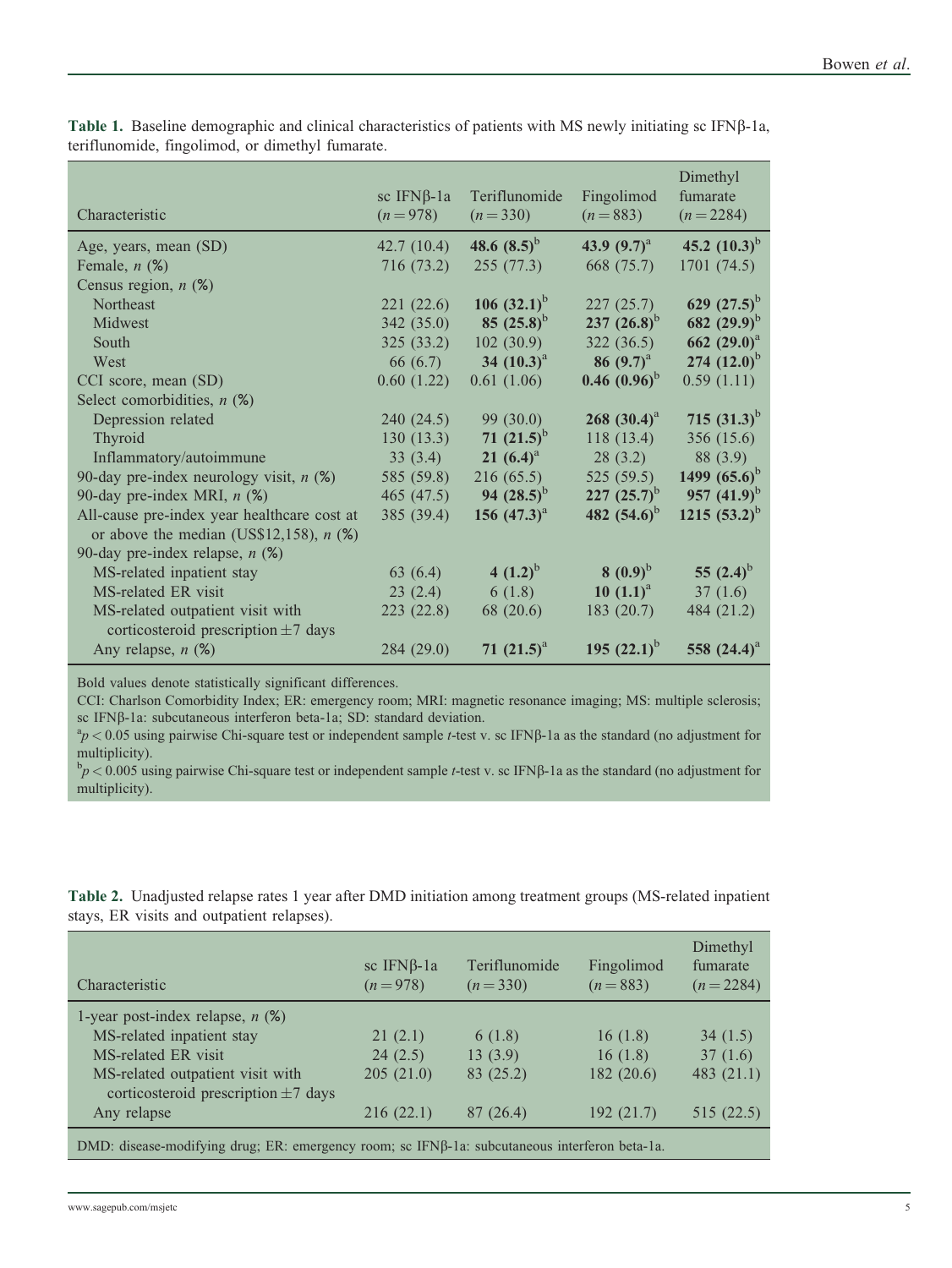| Factors in multivariable analysis                      | Estimate | <i>p</i> value | OR.   | 95% CI       |
|--------------------------------------------------------|----------|----------------|-------|--------------|
| Teriflunomide (reference: sc IFN $\beta$ -1a)          | 0.044    | 0.0477         | 1.357 | 1.000, 1.831 |
| Fingolimod (reference: sc IFN $\beta$ -1a)             | $-0.009$ | 0.7284         | 0.960 | 0.762, 1.209 |
| Dimethyl fumarate (reference: sc IFN $\beta$ -1a)      | 0.006    | 0.8316         | 1.021 | 0.846, 1.234 |
| Sex, female (reference: male)                          | $-0.040$ | 0.0595         | 0.847 | 0.712, 1.005 |
| Age                                                    | $-0.063$ | 0.0028         | 0.989 | 0.982, 0.996 |
| Census region (reference: West)                        |          |                |       |              |
| East                                                   | 0.044    | 0.2056         | 1.198 | 0.909, 1.592 |
| Midwest                                                | 0.077    | 0.0310         | 1.353 | 1.032, 1.789 |
| South                                                  | 0.072    | 0.0450         | 1.324 | 1.010, 1.749 |
| Unknown                                                | $-0.011$ | 0.6472         | 0.852 | 0.412, 1.639 |
| Comorbidities (reference: not present)                 |          |                |       |              |
| Depression related                                     | 0.051    | 0.0107         | 1.226 | 1.048, 1.433 |
| Thyroid                                                | 0.026    | 0.1991         | 1.139 | 0.932, 1.388 |
| Inflammatory/autoimmune disease                        | 0.034    | 0.0712         | 1.375 | 0.966, 1.933 |
| CCI score                                              | 0.026    | 0.1790         | 1.044 | 0.979, 1.112 |
| 90-day pre-index neurology visit (reference: no visit) | 0.069    | 0.0091         | 1.064 | 1.020, 1.116 |
| 90-day pre-index MRI (reference: no MRI claim)         | $-0.030$ | 0.1625         | 0.901 | 0.778, 1.042 |
| 90-day pre-index relapse (reference: no relapse)       | 0.178    | < 0.0001       | 2.146 | 1.823, 2.525 |
| All-cause healthcare costs above the                   | 0.142    | < 0.0001       | 1.673 | 1.436, 1.950 |
| median (reference: below median)                       |          |                |       |              |

Table 3. Logistic regression predictions of odds of relapse in the 1 year following treatment initiation.

Bold values denote statistically significant differences.

CCI: Charlson Comorbidity Index; CI: confidence interval; MRI: magnetic resonance imaging; OR: odds ratio; sc IFN $\beta$ -1a: subcutaneous interferon beta-1a.

were statistically significantly greater than least squares mean estimated all-cause healthcare costs 1 year after sc IFN $\beta$ -1a initiation (US\$65,408;  $p < 0.0001$ ; Table 4). All-cause healthcare costs did not statistically significantly differ between sc IFN $\beta$ -1a (US\$65,408) and teriflunomide (US\$64,203;  $p = 0.5849$ ) or dimethyl fumarate (US \$67,784;  $p = 0.0809$ ). All-cause healthcare costs excluding DMD costs did not statistically significantly differ between sc IFN $\beta$ -1a (US\$13,404) and teriflunomide (US\$15,205;  $p = 0.0704$ ), fingolimod (US\$13,681;  $p = 0.6890$ ), or dimethyl fumarate (US\$14,455;  $p = 0.0818$ ). An interaction between DMD and neurology visit 90 days pre-index was significant in the all-cause cost model with and without DMD costs. sc IFN $\beta$ -1a patients had lower costs than teriflunomide or dimethyl fumarate patients in the group that did not have a neurology visit in the 90 days pre-index. There was also an interaction between DMD and 90-day pre-index MRI in the all-cost model with DMD costs removed. sc IFN $\beta$ -1a patients had lower costs than fingolimod patients in the group that had a MRI claim in the 90 days pre-index.

sc IFNB-1a initiation was also associated with lower use of several outpatient management-related healthcare resources compared with the initiation of oral DMDs, with the exception of inpatient stays and LFTs for dimethyl fumarate (Table 5).

#### **Discussion**

Randomized controlled trials (RCTs) remain the gold standard for assessing efficacy; however, they are inadequate for addressing questions about real-world comparative effectiveness of interven-<br>tions.<sup>15,16</sup> Comparative effectiveness research Comparative effectiveness research supports optimal decision making by stakeholders in the healthcare system.<sup>17</sup> No single study captures all of the data required to make the best care decision for an individual patient.<sup>18</sup> Inferences are based on linking together findings from an array of studies to determine the strength of evidence to support clinical decision making. $18$ 

There were some pre-index differences among the treatment groups, suggesting that patients initiating oral DMD treatment differed from patients initiating sc IFN $\beta$ -1a treatment. These differences supported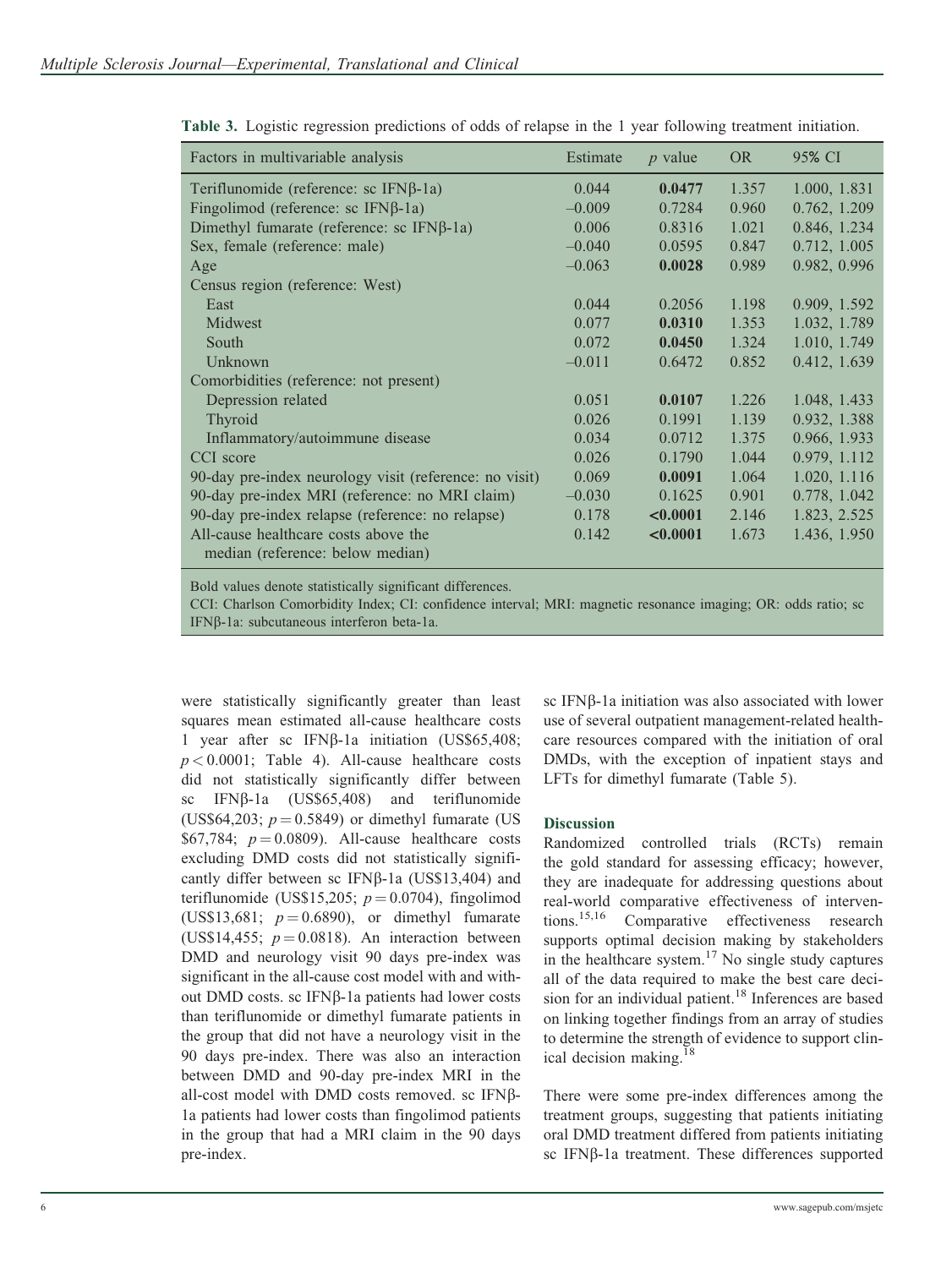|                                                                              | sc IFN $\beta$ -1a<br>$(n=978)$ | Teriflunomide<br>$(n=330)$ | Fingolimod<br>$(n=883)$      | Dimethyl<br>fumarate<br>$(n=2284)$ |
|------------------------------------------------------------------------------|---------------------------------|----------------------------|------------------------------|------------------------------------|
| All-cause healthcare<br>costs, LS<br>mean (95% CI)                           | 65,408<br>(63, 253, 67, 637)    | 64,203<br>(60,628, 67,989) | 72,376<br>(69,881, 74,960)   | 67,784<br>(66,330, 69,269)         |
| All-cause healthcare<br>costs excluding DMDs,<br>LS mean $(95\% \text{ CI})$ | 13.404<br>(12,513, 14,358)      | 15,205<br>(13,523, 17,096) | \$13,681<br>(12,729, 14,705) | 14,455<br>(13,827, 15,113)         |

Table 4. Generalized linear models predicting patients' healthcare costs (in US\$) 1 year post-index

Healthcare expenditures adjusted to December 2015 US\$ using the Medical Services component of the Consumer Pricing Index.

Bold values denote statistically significant differences compared with the reference (sc IFNB-1a).

CI; confidence interval; DMD: disease-modifying drug; LS: least squares; sc IFNβ-1a: subcutaneous interferon beta-1a.

the use of a multivariable model. The logistic regression model of the primary outcome of relapse showed that patients with MS newly initiating treatment with teriflunomide had a small but statistically significantly greater likelihood of relapse in the first year compared with patients initiating sc IFN $\beta$ -1a. The comparisons of sc IFNB-1a with dimethyl fumarate and fingolimod did not reach statistical significance. Findings of this study are consistent with a recently published retrospective chart review that showed that patients treated with sc IFNB-1a had similar relapse outcomes compared with dimethyl fumarate-treated patients over 2 years.<sup>8</sup>

To our knowledge, this is the first published study to use real-world data to compare costs between sc  $IFN\beta-1a$  and oral DMDs. All-cause healthcare costs were greater for fingolimod v. sc  $IFNB-1a$ . When DMD costs were removed from the cost comparisons, absolute differences between products were much smaller, as would be expected given the magnitude of the drug v. medical costs. The medical costs were numerically lowest for sc  $IFN\beta-1a$ ; however, statistically significant differences among the DMDs did not persist. Increased non-DMD costs may be potential indicators of increased disease activity. Evidence has shown that disease severity has a correlation with quality of life in patients with MS and with costs associated with the disease.19,20 Also, for all-cause healthcare costs excluding DMD costs, significant interactions existed for having a neurology visit in the 90 days pre-index or having a MRI claim in the 90 days preindex. These differences may reflect differences in how the index drugs were prescribed, and the types of follow-up care that were required.

There was greater resource use for some variables in teriflunomide and fingolimod patients compared with sc IFN $\beta$ -1a patients, with the exception of inpatient stays. The most notable results are that sc  $IFN\beta-1a$  had lower estimated 1-year post-index least square mean numbers of all-cause outpatient visits, all-cause neurology visits, and all-cause ER visits v. teriflunomide and fingolimod. Most differences for dimethyl fumarate were not statistically significant. The number of inpatient stays in this sample were relatively small and costs associated with these stays represented a small proportion of all-cause healthcare costs.

While more research is needed to assess the differences in these outcomes, possible explanations for the findings include differences in types of physicians managing these patients, unmeasured confounding differences, or differences in monitoring requirements as specified in the prescribing information for the individual  $\text{DMDs}^{21}$ 

Limitations of this study include that the ICD-9-CM code for systemic MS does not distinguish between different MS types. Although the analysis aimed to identify patients new to DMDs by requiring no DMD for 12 months pre-index, it is possible that patients received DMDs prior to this time and subsequently discontinued treatment. Additionally, challenges associated with patients changing health plans or who are no longer in the database are present. Covariates were used to adjust for baseline differences and were checked for interactions with the DMD variables; however, they were limited to what was available in the database. Administrative databases lack information regarding indication for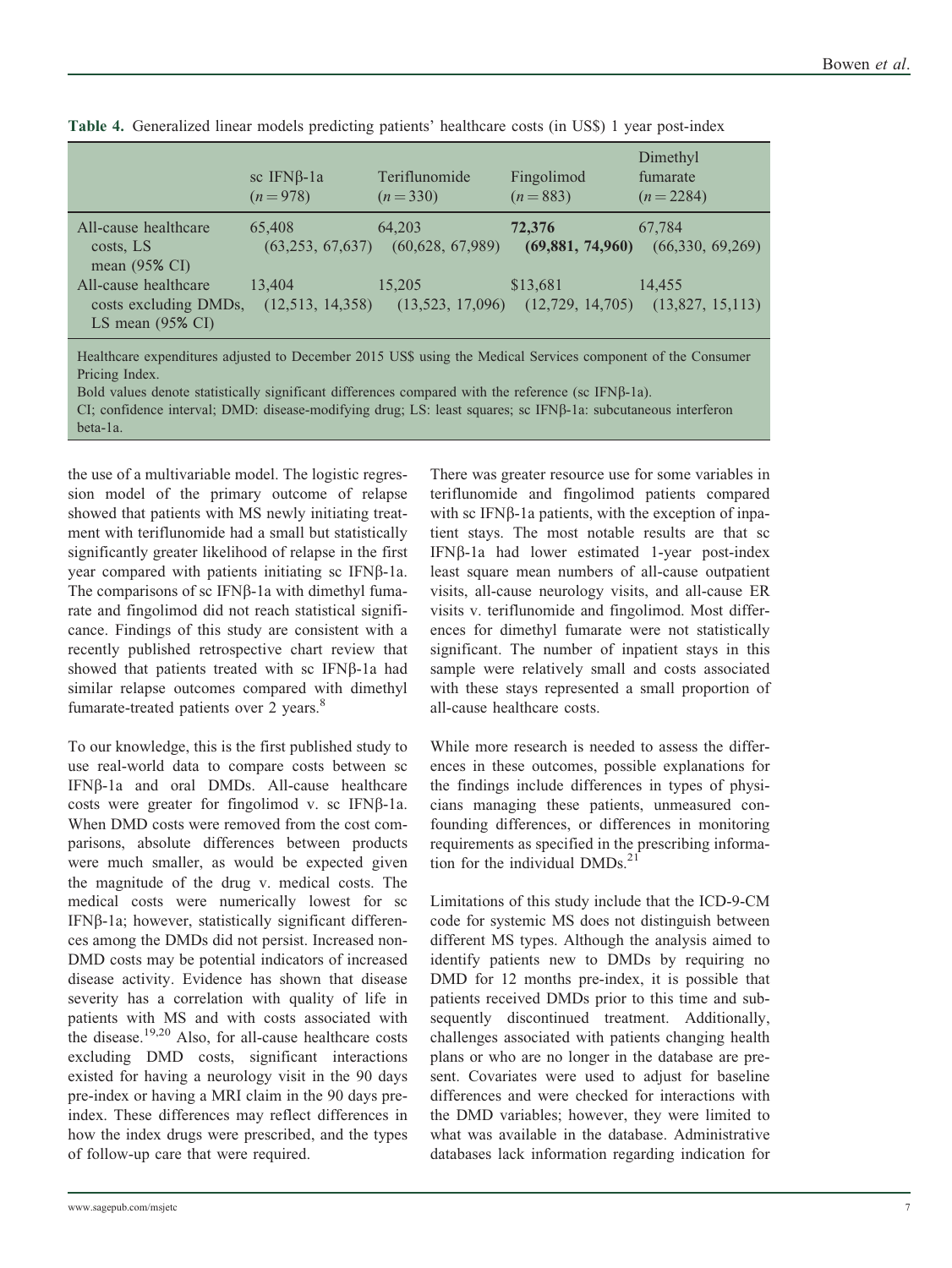|                                                                                                                                                                                             | IFN <sub>B-1a</sub><br>$(n = 978)$<br><b>SC</b> | Teriflunomide<br>$(n=330)$                                                                                   | Fingolimod<br>$(n = 883)$ | $(n = 2284)$<br>Dimethyl<br>fumarate |
|---------------------------------------------------------------------------------------------------------------------------------------------------------------------------------------------|-------------------------------------------------|--------------------------------------------------------------------------------------------------------------|---------------------------|--------------------------------------|
| All-cause healthcare resource use, LS mean (95% CI)                                                                                                                                         |                                                 |                                                                                                              |                           |                                      |
| All-cause outpatient visits                                                                                                                                                                 | 18.0 (17.1, 18.9)                               | 20.8 (19.1, 22.6)                                                                                            | 19.7 (18.7, 20.8)         | 18.3 (17.7, 18.9)                    |
| All-cause inpatient stays                                                                                                                                                                   | 0.11(0.10, 0.13)                                | 0.14(0.11, 0.19)                                                                                             | 0.08(0.07, 0.10)          | 0.10(0.09, 0.11)                     |
| All-cause inpatient days                                                                                                                                                                    | 0.67(0.56, 0.80)                                | 0.57(0.42, 0.77)                                                                                             | 0.50(0.41, 0.61)          | 0.58(0.51, 0.65)                     |
| All-cause ER visits                                                                                                                                                                         | 0.27(0.23, 0.32)                                | 0.40(0.31, 0.52)                                                                                             | 0.34(0.29, 0.40)          | 0.33(0.30, 0.36)                     |
| MS healthcare resource use, LS mean (95% CI)                                                                                                                                                |                                                 |                                                                                                              |                           |                                      |
| MS-related outpatient visit with                                                                                                                                                            | 5.6(5.2, 6.0)                                   | 6.1(5.5, 6.9)                                                                                                | 6.2(5.8, 6.6)             | 5.8(5.5, 6.0)                        |
| corticosteroid prescription $\pm$ 7 days                                                                                                                                                    |                                                 |                                                                                                              |                           |                                      |
| Neurology visits                                                                                                                                                                            | 3.7(3.3, 4.1)                                   | 4.8(4.0, 5.7)                                                                                                | 4.8(4.3, 5.4)             | 4.0(3.8, 4.3)                        |
| MS inpatient stay                                                                                                                                                                           | 0.021(0.018, 0.023)                             | 0.012(0.009, 0.015)                                                                                          | 0.018(0.016, 0.021)       | 0.016(0.014, 0.017)                  |
| Total MS inpatient days                                                                                                                                                                     | 0.083(0.071, 0.097)                             | 0.030(0.022, 0.041)                                                                                          | 0.073(0.062, 0.087)       | 0.084 (0.075, 0.093)                 |
| <b>MS ER visits</b>                                                                                                                                                                         | 0.021(0.019, 0.025)                             | 0.043(0.034, 0.053)                                                                                          | 0.018(0.015, 0.020)       | 0.016 (0.015, 0.018)                 |
| Laboratory tests and procedures, LS mean (95% CI)                                                                                                                                           |                                                 |                                                                                                              |                           |                                      |
| <b>MRIs</b>                                                                                                                                                                                 | 0.57(0.50, 0.64)                                | 0.55(0.45, 0.68)                                                                                             | 0.67(0.59, 0.76)          | 0.64(0.59, 0.69)                     |
| Liver function tests                                                                                                                                                                        | 0.57 (0.49, 0.66)                               | 1.13 (0.87, 1.46)                                                                                            | 0.57(0.48, 0.67)          | 0.36(0.32, 0.39)                     |
| CBC tests                                                                                                                                                                                   | 1.4(1.3, 1.6)                                   | 1.9(1.6, 2.3)                                                                                                | 1.6 $(1.4, 1.8)$          | 1.6(1.5, 1.7)                        |
| Bold values denote statistically significant differences compared with the reference (sc IFN6-1a)<br>CBC: complete blood count; CI: confidence interval;<br>subcutaneous interferon beta-1. |                                                 | ER: emergency room; LS: least squares; MRI: magnetic resonance imaging; MS: multiple sclerosis; sc IFN β-1a: |                           |                                      |

Table 5. Generalized linear models predicting patients' healthcare resource use 1 year post-index

Table 5. Generalized linear models predicting patients' healthcare resource use 1 year post-index

8 www.sagepub.com/msjetc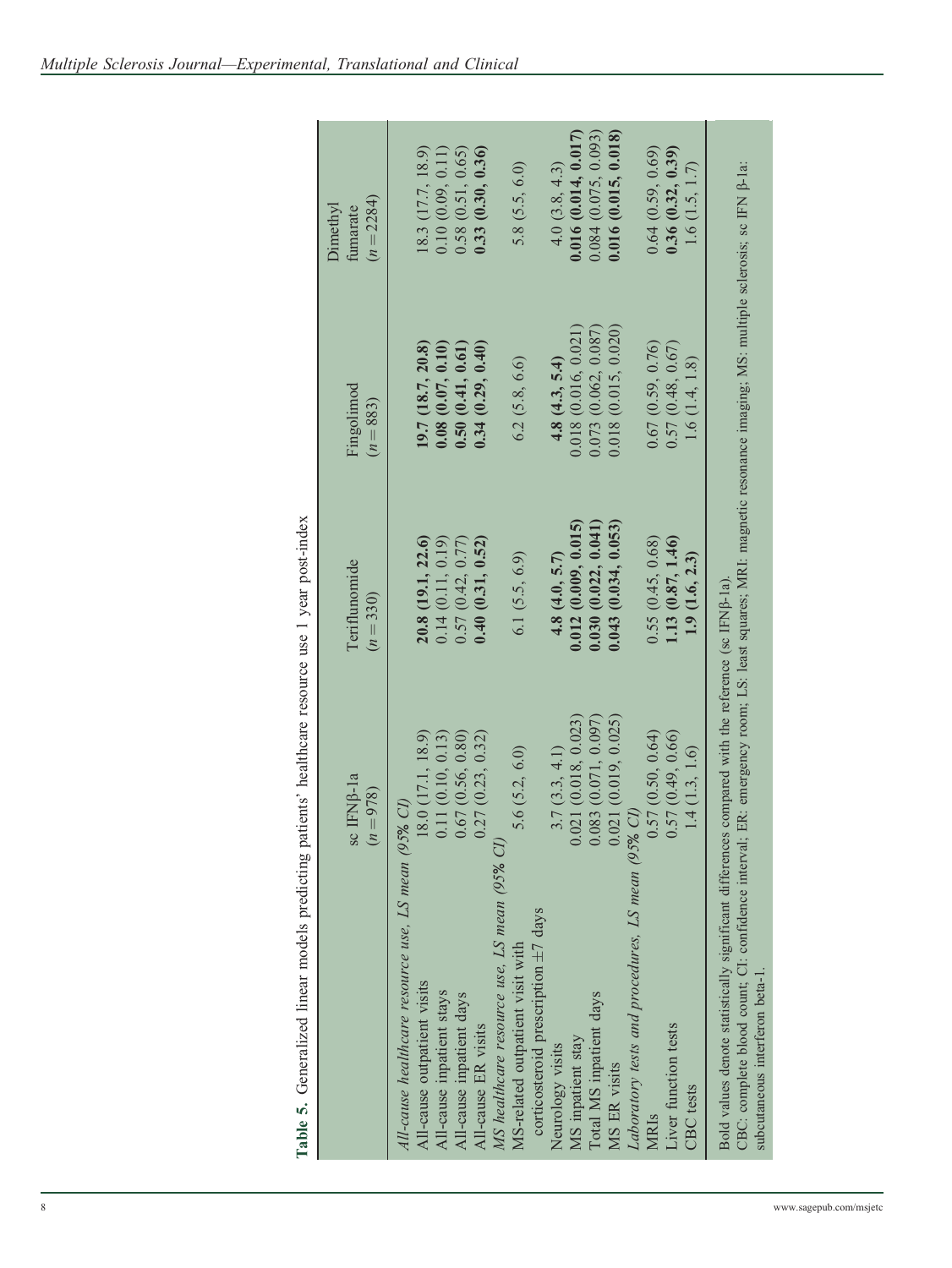use, clinical variables and physician characteristics that could be important. As this dataset includes administrative claims data for patients with commercial health insurance, these findings may not be generalizable to patients with other types of healthcare coverage. A 1-year follow-up period was used in order to maximize capture of adequate numbers of dimethyl fumarate patients after its approval by the FDA; however, this is a short time horizon for assessing effectiveness, tolerability and costs of DMDs in MS. A longer follow-up duration would be important to confirm these findings.

#### Conclusion

As RCTs evaluate very limited patient populations under highly regulated clinical trial protocols, it is also important to evaluate the comparative effectiveness of clinical interventions. In this real-world evaluation, patients initiating sc IFN $\beta$ -1a had better relapse outcomes compared with patients initiating teriflunomide, and lower all-cause healthcare costs compared with patients initiating fingolimod over a 1-year follow-up. As more data on oral DMDs become available, a longer follow-up would be of interest for assessing comparative effectiveness over a longer time horizon.

#### Acknowledgements

The authors thank Natalie Edwards of Health Services Consulting Corporation, Boxborough, MA, USA (supported by EMD Serono, Inc., Rockland, MA, USA (a business of Merck KGaA, Darmstadt, Germany)) for editorial assistance.

#### Conflict of Interests

The author(s) disclosed receipt of the following financial support for the research, authorship, and/or publication of this article: James D. Bowen received personal compensation from Acorda Therapeutics, Biogen IDEC, EMD Serono, Genzyme, Genentech, Novartis and Teva; held stock options in Amgen; and received research support from Acorda Therapeutics, Alexion, Alkermes, Allergan, Biogen IDEC, Genzyme, Genentech, GlaxoSmithKline, Novartis, Roche and Sanofi-Aventis. Chris M. Kozma is an employee of CK Consulting, Inc., which received funding from EMD Serono, Inc., Rockland, MA, USA (a business of Merck KGaA, Darmstadt, Germany) to conduct the analyses. Megan M. Grosso and Amy L. Phillips are employees of EMD Serono, Inc., Rockland, MA, USA (a business of Merck KGaA, Darmstadt, Germany). The authors received no funding for their authorship responsibilities in the development and writing of this manuscript.

#### Funding

The author(s) disclosed receipt of the following financial support for the research, authorship, and/or publication of this article: The study and manuscript development were supported by EMD Serono, Inc., Rockland, MA, USA (a business of Merck KGaA, Darmstadt, Germany).

#### ORCID iD

James D Bowen **D** <http://orcid.org/0000-0002-4258-250X>

#### References

- 1. Bergvall N, Makin C, Lahoz R, et al. Comparative effectiveness of fingolimod versus interferons or glatiramer acetate for relapse rates in multiple sclerosis: a retrospective US claims database analysis. Curr Med Res Opin 2013; 29: 1647–1656.
- 2. Bergvall N, Makin C, Lahoz R, et al. Relapse rates in patients with multiple sclerosis switching from interferon to fingolimod or glatiramer acetate: a US claims database study. PLoS One 2014; 9: e88472.
- 3. Boster A, Nicholas J, Wu N, et al. Comparative effectiveness research of disease-modifying therapies for the management of multiple sclerosis: analysis of a large health insurance claims database. Neurol Ther 2017; 6: 91–102.
- 4. He A, Spelman T, Jokubaitis V, et al. Comparison of switch to fingolimod or interferon beta/glatiramer acetate in active multiple sclerosis. JAMA Neurol 2015; 72: 405–413.
- 5. Iaffaldano P, Lucisano G, Pozzilli C, et al. Fingolimod versus interferon beta/glatiramer acetate after natalizumab suspension in multiple sclerosis. Brain 2015; 138: 3275–3286.
- 6. Nicholas J, Boster A, Wu N, et al. Comparison of disease-modifying therapies for the management of multiple sclerosis: analysis of healthcare resource utilization and relapse rates from US insurance claims data. PharmacoEconomics – open 2018; 2: 31–41.
- 7. Bergvall N, Petrilla AA, Karkare SU, et al. Persistence with and adherence to fingolimod compared with other disease-modifying therapies for the treatment of multiple sclerosis: a retrospective US claims database analysis. J Med Econ 2014; 17: 696–707.
- 8. Ernst FR, Barr P, Elmor R, et al. Relapse outcomes, safety, and treatment patterns in patients diagnosed with relapsing-remitting multiple sclerosis and initiated on subcutaneous interferon b-1a or dimethyl fumarate: a real-world study. Curr Med Res Opin 2017; 33: 2099–2106.
- 9. Capkun G, Lahoz R, Verdun E, et al. Expanding the use of administrative claims databases in conducting clinical real-world evidence studies in multiple sclerosis. Curr Med Res Opin 2015; 31: 1029–1039.
- 10. Chastek BJ, Oleen-Burkey M and Lopez-Bresnahan MV. Medical chart validation of an algorithm for